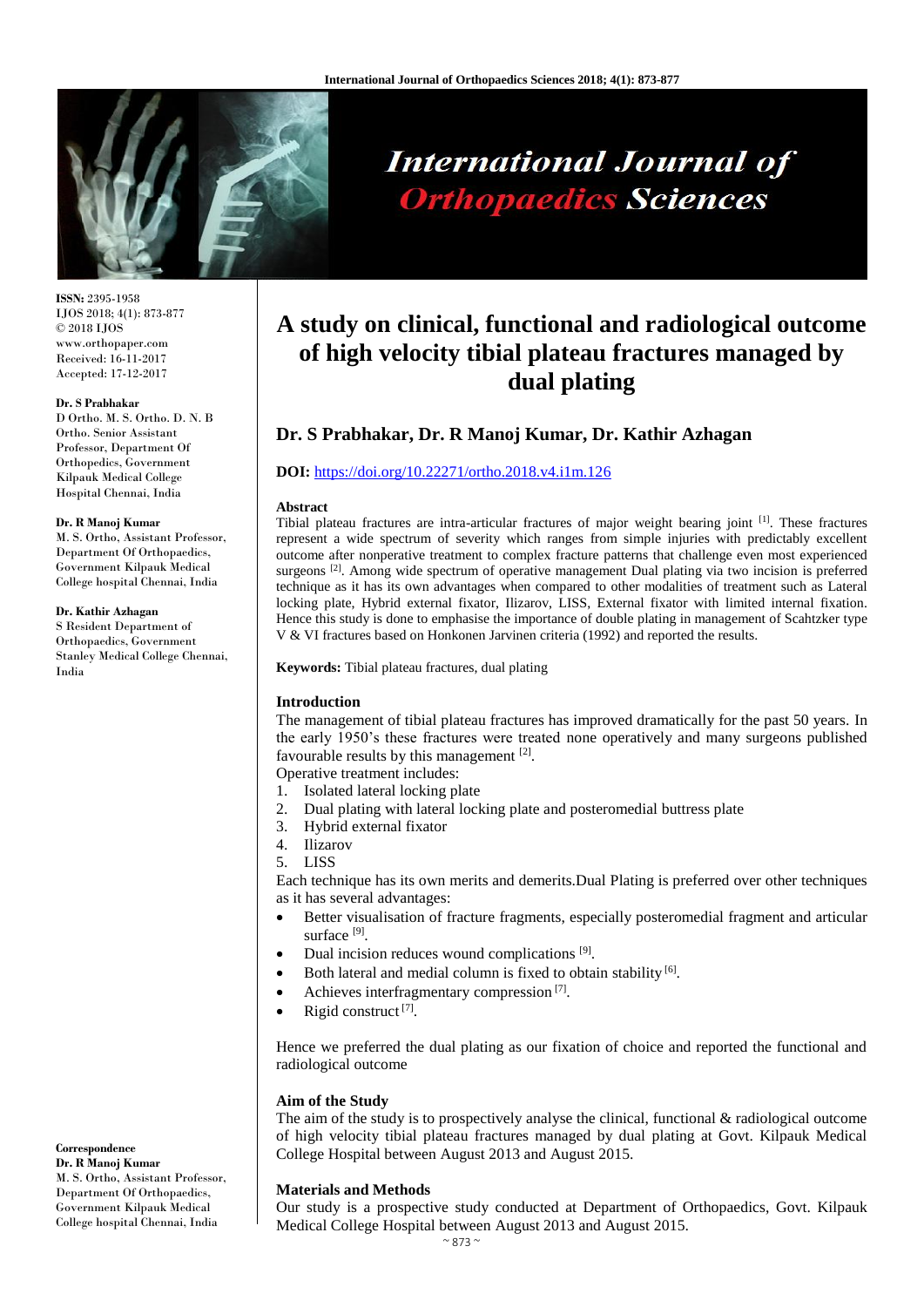#### **Inclusion Criteria**

Patients with High velocity tibial plateau fractures who are,

- 1. Skeletally mature & age between 20-60 years.
- 2. Included in the criteria of depression / displacement of articular surface of >2 mm
- 3. Included in Schatzker's Classification of tibial plateau fractures Type V & VI.

# **Exclusion Criteria**

Patients with

- 1. Open fractures
- 2. Pathological fractures
- 3. Associated pre-existing joint disease ( osteoarthritis )
- 4. Associated Neurovascular injury / head injury
- 5. Skeletally immature patients.
- 6. Twenty one patients were included in the study who satisfied these criteria.

#### **Age Distribution**

| Age       | <b>Number</b> | <b>Percentage</b> |
|-----------|---------------|-------------------|
| 30-40     |               | າາ າ              |
| 40-50     |               | 52.4              |
| $50 - 60$ |               |                   |

# **Sex Distribution:**

Male: 16

Female: 5

**Mode of Injury** All 21 sustained Road traffic accident. **Side of Injury**

| Side         | Number | Percentage |
|--------------|--------|------------|
| Rich         |        |            |
| $\mathbf{f}$ |        |            |

#### **Fracture Types**

| <b>Fracture type</b> | <b>Number</b> | <b>Percentage</b> |
|----------------------|---------------|-------------------|
| <b>vne</b>           |               |                   |
| Tyne V               |               |                   |

#### **Time of surgery**

The average period from day of injury to surgery was 5.3 days with a range between 3 to 9 days.

#### **Post-Operative Follow UP**

Patient was reviewed in Out Patient Department every 4 weeks and X rays were taken every month for first 6 months to assess union. Partial weight bearing was started after 8 weeks. Full weight bearing was allowed after radiological evidence of bony union was achieved. After 6 months patients were reviewed every 3 months.

#### **Assessment**

The Clinical, Functional and Radiological assessment was done based on Honkonen Jarvinen Criteria (1992).

Our patients had average follow up for 15.7 months ranging from 9 to 22 months.

#### **Result**

- The incidence of male was more compared to females in the
- Ratio**-**3.2:1.
- The nature of injury is high velocity injury as it is explained by all patient sustaining road traffic accident. None had sustained injury as a result of trivial trauma as

occurs in elderly with osteoporotic bone.

- The incidence of fracture in right side was 42.9% and in left side was 57.1% which nearly equal.
- Among 21 cases, the incidence of fracture in age group 40**-**50 was 52.4%
- Of 21 fractures, 7 patients (33.3%) had Type V fracture and 14 patients (66.7%) had Type VI fracture.
- There were no associated injury in all patients
- All patients underwent standard surgical procedure by anterolateral & posteromedial approach.
- Lateral locking plates were used for lateral plateau and T/L Buttress, Semi tubular, Recon plates were used for medial plateau.
- Bone Grafting was used for 9 patients (42.9%) to fill metaphyseal defect.
- Time required for union ranged from 11 to 16 weeks with average being 12.9 weeks

# **Result Analysis**

Honkonen Jarvinen Criteria was used for evaluating Clinical, Functional and Radiographic results.

#### **HJ Clinical Outcome**

| <b>Criteria</b> | <b>Excellent</b> | Good        | fair       | poor |
|-----------------|------------------|-------------|------------|------|
| Extension lag   | 21(100%)         |             |            |      |
| Knee flexion    | $11(52.3\%)$     | $8(38.1\%)$ | $2(9.5\%)$ |      |
| Thigh atrophy   | 19(90.5%)        | $2(9.5\%)$  |            |      |
| Instability     | 17(81%)          | 4(19%)      |            |      |
| Mean %          | 81%              | 16.6%       | 2.4%       |      |

- None of the patients had extension lag.
- The average knee flexion was 125.9° with range from 95° to 135°. The reason for fair range of motion in two patients was poor adherence to physiotherapy.
- The average thigh atrophy was 0.09 cm with range from 0**-**1 cm.
- There was grade 1 anteroposterior instability in 4 patients.

# **HJ Functional Outcome**

| <b>Criteria</b> | <b>Excellent</b> | good        | fair     | Poor       |  |
|-----------------|------------------|-------------|----------|------------|--|
| Walking         | 21(100%)         |             |          |            |  |
| Stair climbing  | 20(95%)          | $1(4.8\%)$  |          |            |  |
| Squatting       | 13(61.9%)        | $8(38.1\%)$ |          |            |  |
| Jumping         | $11(52.4\%)$     | 6(28.6%)    | 3(14.3%) | $1(4.8\%)$ |  |
| Duck walking    | $11(52.4\%)$     | $5(23.8\%)$ | 4(19%)   | $1(4.8\%)$ |  |
| Mean %          | 72.3%            | 19.1%       | 6.7%     | 1.9%       |  |

- All 21 patients were able to walk excellent.
- 20 patients had excellent stair climbing function but it was impaired in 1 patient due to pain.
- 13 patient were able to squat well while it was impaired in 8 patients due to pain.
- 11 patients were able to jump normally and it was impaired due to pain in 6 patients. 3 patients were able to jump only with the aid of uninjured leg. 1 patient was not able to jump.
- 11 patients were able to duck walk normally and 5 patients were able to keep only a few steps. 4 patients were able to keep only one step. 1 patient was unable to do.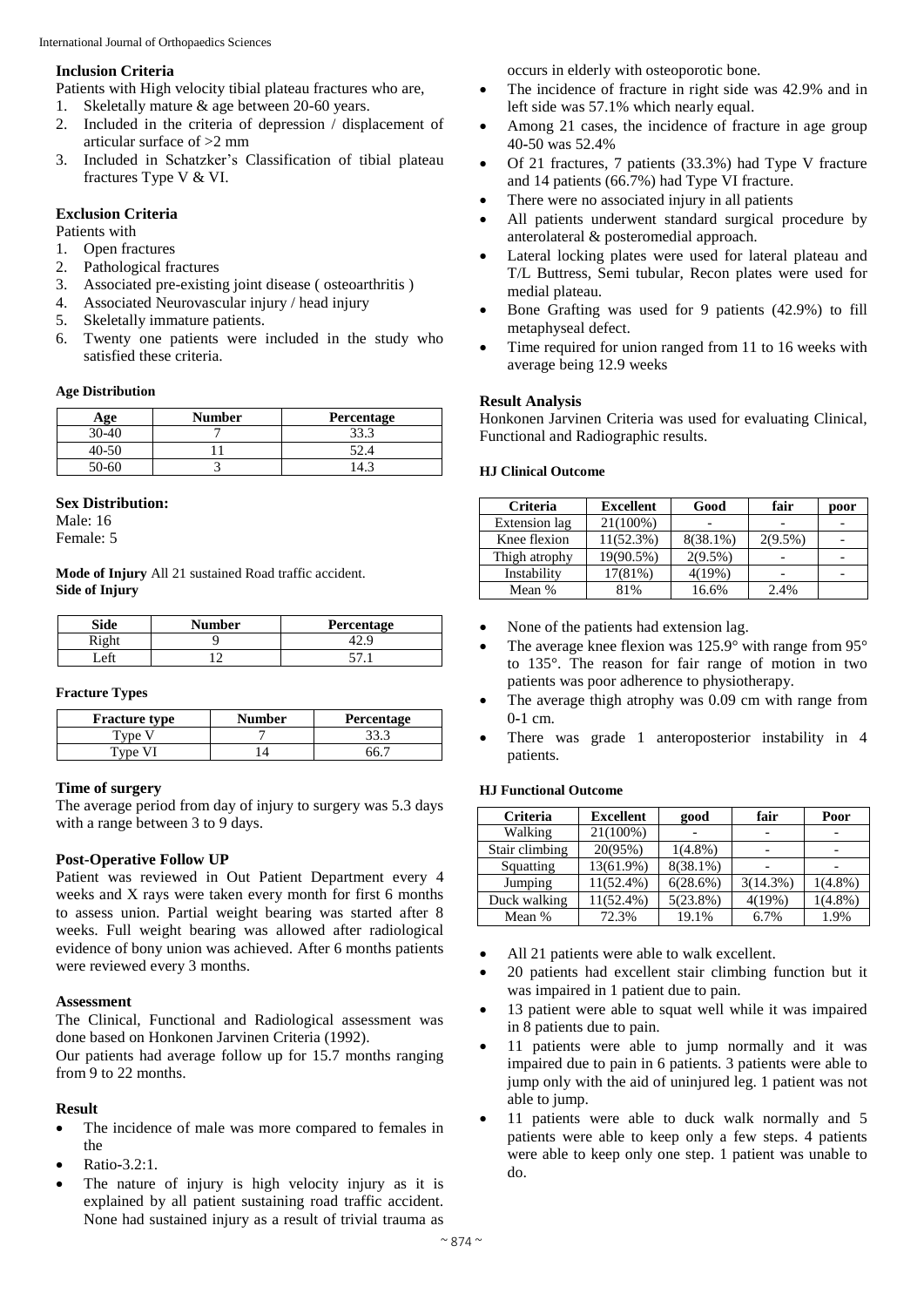#### **HJ Radiological outcome**

| <b>Criteria</b>       | excellent    | good       | fair       | Poor |
|-----------------------|--------------|------------|------------|------|
| Plateau tilt          | 19(90.5%)    | $2(9.5\%)$ |            |      |
| Varus / valgus tilt   | 21(100%)     |            |            |      |
| Articular step off    | 18(85.7%)    | 3(14.3%)   |            |      |
| Condylar widening     | $17(81\%)$   | 4(19%)     |            |      |
| Joint space narrowing | $16(76.2\%)$ | 4(19%)     | $1(4.8\%)$ |      |
| Mean %                | 87%          | 12%        | 1%         |      |

- 19 patients scored excellent and 2 patients had scored well with <5° plateau tilt compared to opposite side.
- All 21 patients had excellent results with no varus / valgus tilt.
- 18 patients did not have any particular step off. 3 patients had 1**-**3 mm articular step.
- 17 patients had no condylar widening. 4 patients had condylar widening of 1**-**5 mm.
- 16 patients did not have any joint space narrowing, 4 patients had <50% joint space narrowing 1 patient had > 50% joint space narrowing.

# **Complications**

- 3 patients had superficial infection which improved with wound debridement, sterile dressing and intravenous antibiotics.
- 2 patients had knee flexion of < 100° which was due to poor physiotherapy.
- 1 patient had implant prominence of 4mm cancellous screw which was removed and revised with another screw.
- 4 patients had occasional pain which was managed with analgesics

#### **Discussion**

Complex tibial plateau fractures still remain a challenge to most Orthopaedic surgeons. Road traffic accident being the commonest mode of injury leading to these high velocity fractures. To reconstruct a stable painless mobile knee is a tough task and requires expertise and sufficient technical knowledge. Historically due to poor technique of fixation with dual plates with single midline incision or Mercedes Benz incision, alternate methods of fixation with Ilizarov ring fixation hybrid external fixation were being employed. Single incision technique had high incidence of wound breakdown and infection [6].

With the advent of isolated lateral plating with locking compression plate the spectrum has shifted towards locking plate with medial fragment being stabilised by screws passed through lateral plate. Varus collapse in these patients raised the question of its sustainability and the reason found to be inadequate fixation of posteromedial fragment. This has paved way for dual plating via two incision technique. A double incision Double plating technique is recommended by the Association for Osteosynthesis / Association for the Study of Internal Fixation for the treatment of complex tibial plateau fractures<sup>[9]</sup>.

Locking plates provide fixed angle stability and we hypothesised that using lateral locking plates instead of buttress plate may help to prevent Secondary loss of reduction and alignment. If secondary loss of reduction occurs, osteoarthritis will occur even if primary was satisfactory<sup>[8]</sup>.

In our study, males outnumbered females in the ratio 3.2:1. This is explained by more active life style of males and higher chance of road traffic accidents. This is in accordance with the series of 14 patients reported by Eggli et *al*. in which 10

were male and 4 were female <sup>[11]</sup>. All 21 patients sustained road traffic accident. Distribution of incidence between sides were near equal. We had 7 schatzker Type V & 14 schatzker Type VI with preponderance of the latter.

Our study reported Honkonen Jarvinen Clinical outcome to be 81% excellent, 16.6% good and 2.4% fair. The functional outcome was 71.3% excellent, 19.1% good, 6.7% fair and 1.9% poor. The Radiological outcome showed 87% excellent, 12% good, 1% fair results.

As this is a short term study, the results may also vary with further follow up.

Bone grafts were used in 9 (42.9%) of 21 patients after elevation of depressed articular surface. The mean time of union was 12. 9 weeks ranging from 11 to 16 weeks. Bone grafting did not contribute to faster healing as metaphyseal defects heal well without bone grafts. In the report published by Eggli *et al* bone grafting was employed in 11 of 14 patients [11] .

Knee flexion of 95° and 100° was noted in two patients and physiotherapy was encouraged. Superficial infection occurred in 3 patients and healed with debridement, wound dressing and intravenous antibiotics. Occasional pain in 4 patients was managed with analgesics. There were no associated injuries in our patients

#### **Conclusion**

- From our study we conclude that,
- High velocity tibial plateau fracture have excellent to good clinical, functional and radiological outcome.
- Early mobilisation of the joint provides good range of motion.
- Posteromedial plating provides a buttress to posteromedial fragment and thereby prevents varus collapse.
- The patients with good soft tissue cover should undergo anatomical reduction and rigid fixation immediately without deferring time.
- This is a short term study and need follow up to predict the further outcome.

#### **Case l lustration**

60 year old Male who sustained Road traffic accident to his right leg had Type V Schatzker tibial plateau fracture and was operated after 8 days with ORIF using dual plating. His Post Op Period was uneventful and started Knee Mobilization: 3rd day, partial weight bearing: 12<sup>th</sup> week, Full weight bearing: 16<sup>th</sup> week. During his Follow up at 18 months, His HJ clinical, functional and radiological outcome were good



Pre op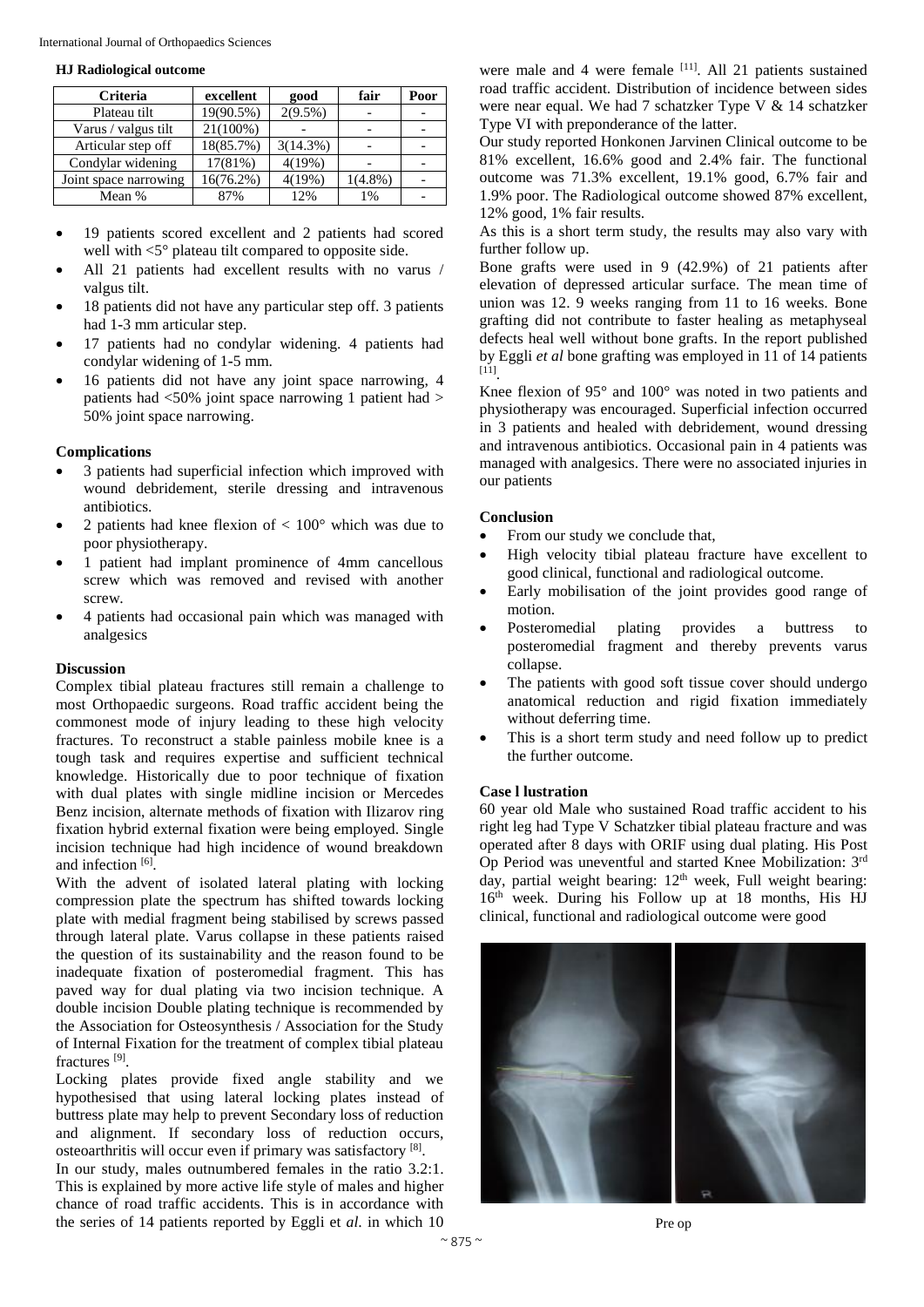

Immediate post op



18 Months Post Op



Range of movements

#### **Reference**

- 1. Schatzker J, Fractures of the Tibial Plateau, in The Rationale Of Operative Fracture Care, 2005, 447**-**469.
- 2. JL Marsh MD. Tibial Plateau Fractures, in Rockwood and Green's Fracture in Adults, Wolters Kluwer, 2015, 2303**-**2367.
- 3. Mathew I. Rudloff, Fractures of the Lower Extremity, in Campbell's Operative Orthopaedics, Elsevier, 2013, 2668**-**2724.
- 4. Marsh JL. Tibial Plateau Fractures, in Rockwood and Green's Fracture In Adult, Wolters Kluwer & Lippincott Williams and Wilkins, 2010, 1782**-**1830.
- 5. EG Hassankhani. Treatment of Complex Proximal Tibial fractures (Type 5 & 6 Scatzker Classification) by Double Plate fixation with Single Anterior Incision, Open Journal of Orthopaedics. 2013; 3:208-212.
- 6. G Prasad. Functional Outcome of Schatzker Type 5 and 6 Tibial Plateau fractures treated with dual plates, Indian Journal of Orthopaedics. 2013, 47(2).
- 7. Pelsar PM. Controversies in the management of tibial plateau fractures, SA Orthopaedic Journal. 2010, 75.
- 8. Pun TB. Outcome of Schtazkers type 5 and type 6 fractures, Indian Journal of Orthopaedics. 2014, 48(1).
- 9. Zhang Y, Treatment of Complicated Tibial Plateau fractures with Dual Plating via 2 incision technique, Orthosupersite. Com, 2012, 35(3).
- 10. Oh CW. Double plating of unstable proximal tibial fractures using minimally invasive percutaneous osteosynthesis technique, Acta Orthopaedia, 2006; 77(3):524**-**530.
- 11. *Ee al*. Unstable Bicondylar Tibial Plateau Fractures: A Clinical Investigation, J Orthop Trauma. 2008; 22:673**-** 679.
- 12. NS, MW, Barie DP. Complications associated with internal fixation of High energy bicondylar tibial plateau fractures utilising a two incision technique, J Orthop Trauma. 2004, 18.
- 13. V. New Trends and technique in open reduction and internal fixation of fractures of tibial plateau, J Bone Joint Surg [Br]. 2009, 91**-**B.
- 14. B. Functional outcomes of severe bicondylar tibial plateau fractures treated with dual incision and medial and lateral plates, J Bone and Joint Surgery [Am], 88**-**A, 2006.
- 15. PV Freeman MA, The movement of normal Tibiofemoral joint, J Biomech. 2005, 38.
- 16. ML, HM Bhattacharyya T. The posterior shearing tibial plateau fracture: treatment and results via a posterior approach, J Orthop Trauma. 2005, 19.
- 17. PA, TG Papagelopoulous PJ. Complication after tibial plateau fracture surgery, Injury, 2006, 37.
- 18. HG Jacofsky DJ. Tibial Plateau Fractures, In:Scott WN. Insall & Scott Surgery of Knee. Churchill Livingston. Elsevier, 2006.
- 19. EM. "Reliability of Locked PLating in Tibial Plateau fractures with medial component," Orthop Traumatol Surg Res, 2012, 98.
- 20. RJ, BJJ Ricci WM, Treatment of complex proximal tibia fractures with less invasive skeletal stablization system, J Orthop Trauma. 2004, 18.
- 21. MTNJMJ Phisitkul P, Complications of locking plate fixation in complex proximal tibial injuries, J Orthop Trauma. 2007; 21:83**-**91.
- 22. COT. Society, Open Reduction and Internal fixation compared with circular fixator application for bicondylar tibial plateau fractures. Results of a multicenter, prospective randomised clinical trial, J Bone and Joint Surg [Am]. 2006; 88:2613**-**2623.
- 23. MMRM Gosling T, The Less Invasive Stablization system for Bicondylar fractures of the proximal tbia, Orthopaedic Trauma Association 18 Annual Meeting, Toronto, Canada, 2002.
- 24. J Watson. Tibia-Proximal, in AO Principles of Fracture Management, 2000, 499-519.
- 25. M Williams, J Mills MD, Sean Norle E. ORIF of high energy tibial plateau fractures, OCNA, 2002; 33:177.
- 26. HD Koval KJ. Tibial plateau fractures**-**Evaluation and treatment, J. Am. Acad. Orthop. Surg. 1995; 3(2):86**-**94.
- 27. MRBD Schatzker J. The tibial plateau fracture. The Toronto Experience 1968-1975, Clin Orthop, 1979; 138:94**-**104.
- 28. HSE. Indication for surgical treatment of tibial plateau fractures, Clin Orthop, 1994l; 302:199**-**205.
- 29. LJ Hohl M, Fractures of tibial condyle: A clinical and